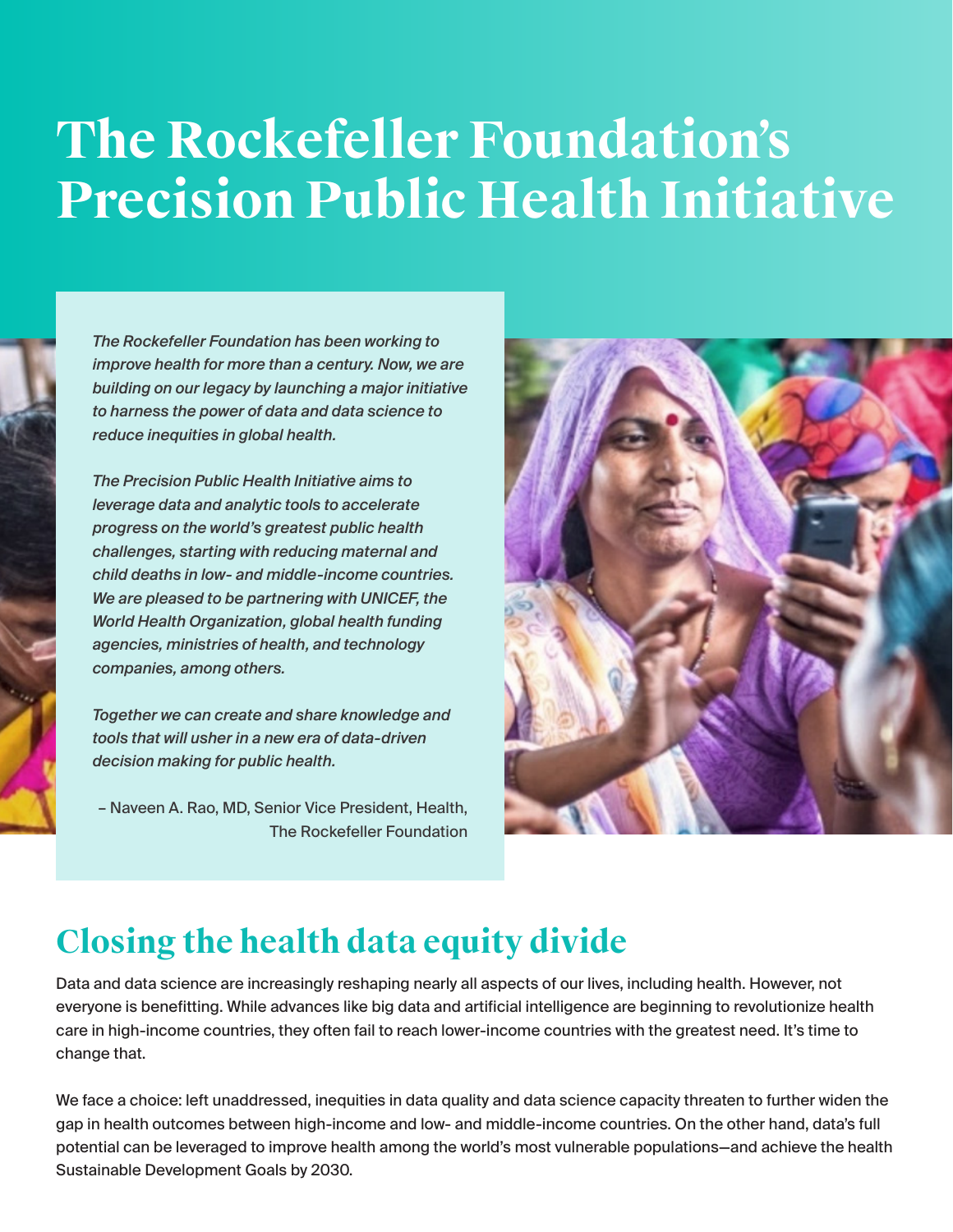# **Precision Public Health**

The Rockefeller Foundation's \$100 million Precision Public Health Initiative will make community health more proactive and responsive to patient and population needs, with the goal of saving the lives of at least 6 million women and children by 2030. The initiative will focus on:

- **• Using predictive analytics to prevent rather than respond to health threats**—to equip community health workers and their supervisors with digital tools that enable them to be more targeted with their interventions, thereby improving their effectiveness and efficiency.
- **• Leveraging big data on the social determinants of health**—to identify populations who are at greatest risk for health challenges due to factors such as income level, education, food security, and the physical environment, in order to facilitate the delivery of health interventions.

## **Bringing promising solutions to scale**

The Precision Public Health Initiative, which The Rockefeller Foundation is undertaking with a range of partners, will accelerate existing efforts to apply data and data science to the practice of public health globally. The initiative will also identify and test other promising solutions.

To name just a few examples of the potential for data and data science to transform public health:



#### **Saving mothers and children through social mapping and mobile technology**

In Bangladesh, people living in Dhaka's slums were not counted in official statistics, inhibiting data-informed public health planning. Using social mapping, a local census, and mobile data technology, health workers were able to collect accurate data that allowed birthing and other health facilities to be placed in more accessible locations, which was associated with improved maternal and neonatal health outcomes (Marcil et al. 2016).



#### **Slowing the spread of malaria and other diseases by tracking population movement**

In Senegal, researchers combined cellular phone data from calls and texts with data on malaria incidence to track the relationship between travelers and the spread of the disease. Strategic targeting of travelers from high-incidence locations could result in up to five times as many cases being averted compared to policies that randomly target travelers during malaria season (Milusheva 2016).



#### **Empowering community health workers to reach more people at risk**

With only 200 practicing medical doctors in the entire country, Sierra Leone relies on community health workers to be the first point of contact with the health system for many of its 6 million citizens. UNICEF supported the ministry of health to conduct a census of health workers using geo-referenced data. This illuminated geographic disparities in health worker deployment, and spurred action to ensure more equitable distribution so that all people have access to medical care, no matter their location (UNICEF 2016).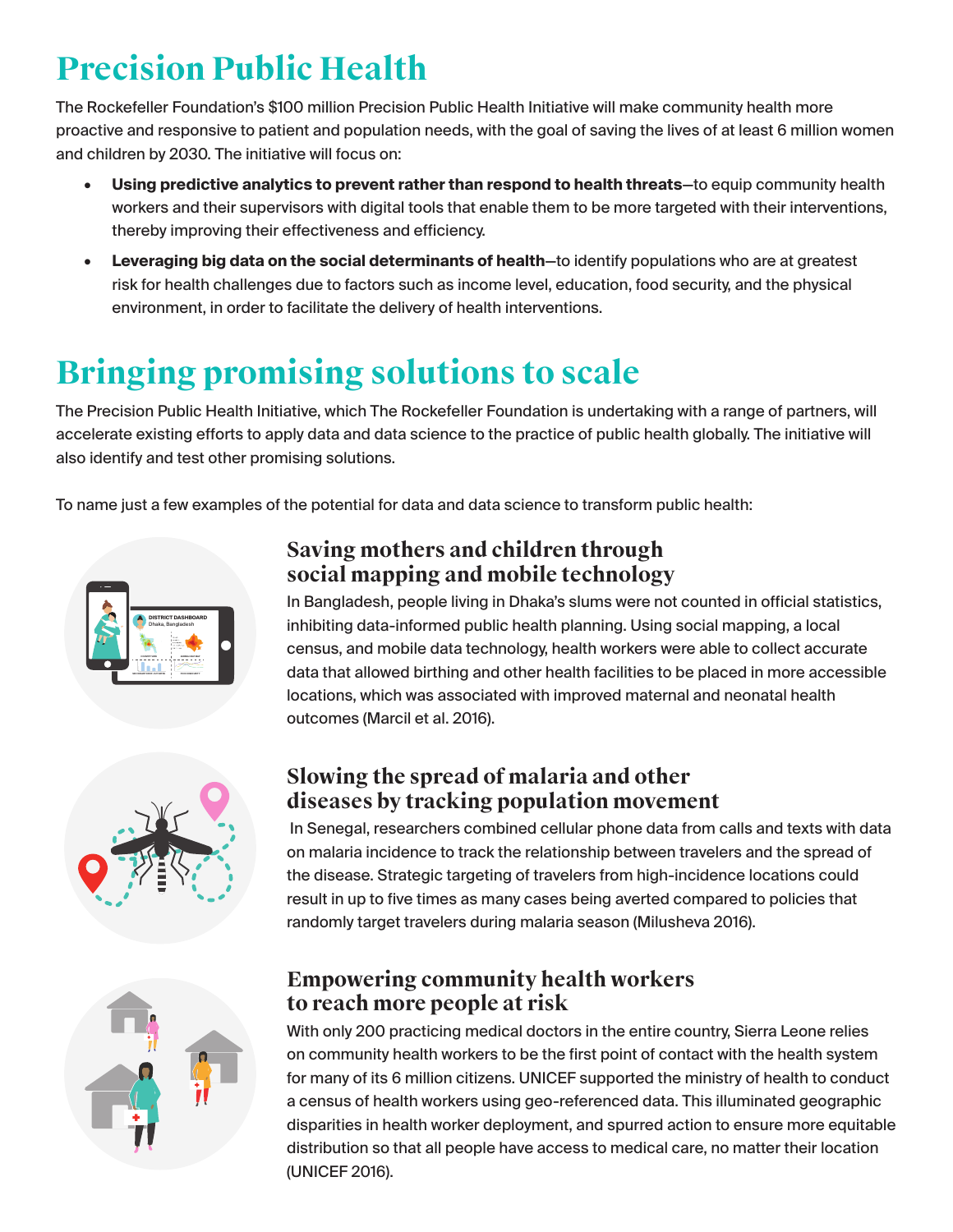# **Addressing barriers to progress**

While a number of promising projects are underway to apply data and data science to public health practice, most are still in the early stages and have not been brought to scale. The Precision Public Health Initiative aims to change that by bringing together health stakeholders, technology partners, and in-country leaders to collectively address key challenges:

### **Gaps in data availability and quality**

In many lower-income countries, health data are frequently incomplete, inconsistently collected and processed, and inaccurate (Ndabarora et al. 2014). Without reliable records of births, deaths, disease burden, and other health data, countries cannot accurately estimate a population's health needs or efficiently and effectively deliver quality health services (Health Data Collaborative 2018).

### **Gaps in data science talent**

Many health stakeholders in lower-income countries, from ministry of health officials to facility-level staff, are interested in using data analytics to a greater degree to inform health policy decisions, but often do not have sufficient capacity to work effectively with data. In a survey of 92 national statistical offices, more than half of the respondents highlighted key gaps in technical skills, such as dealing with large datasets, geospatial analysis, and statistical literacy (PARIS21 2018).

### **Gaps in policies on responsible use of data**

Health data have the potential to be misused or accessed inappropriately, which can lead to discrimination and privacy concerns. The risk of accidental or intentional breaches of data security may be greater among populations with high rates of illiteracy and in low-income settings undergoing technological transition (TrustLaw Connect 2013). In many such settings, legislation supporting the privacy and security of information services is frequently underdeveloped and rarely enforced (WHO 2014).

It is important to recognize that these challenges have larger root causes. For example, the lack of data science talent is linked to a broader scarcity of skilled workers in many lower-income countries. Given these interdependencies, we will need to address these challenges with in-country collaboration and long-term sustainability in mind.